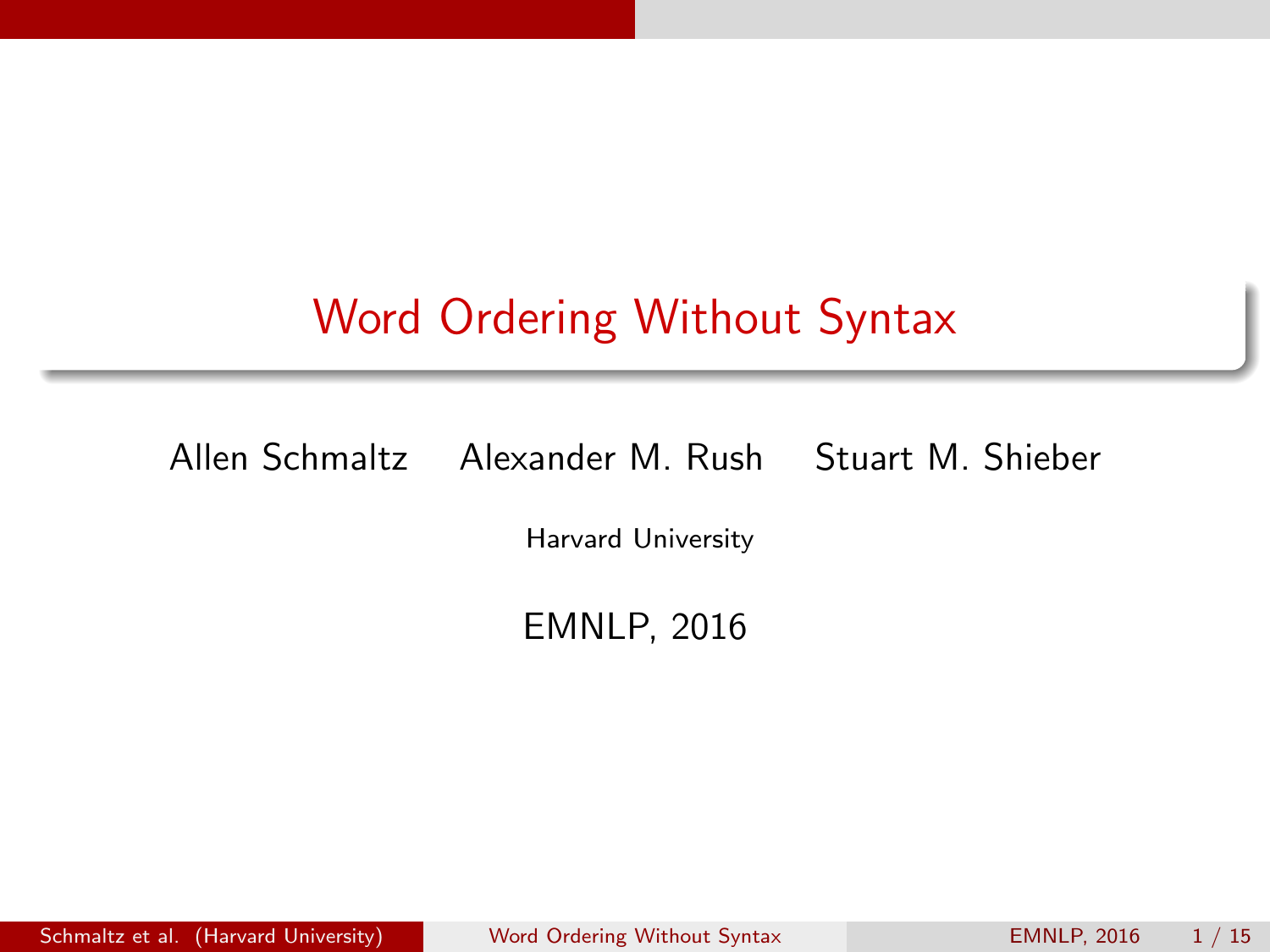







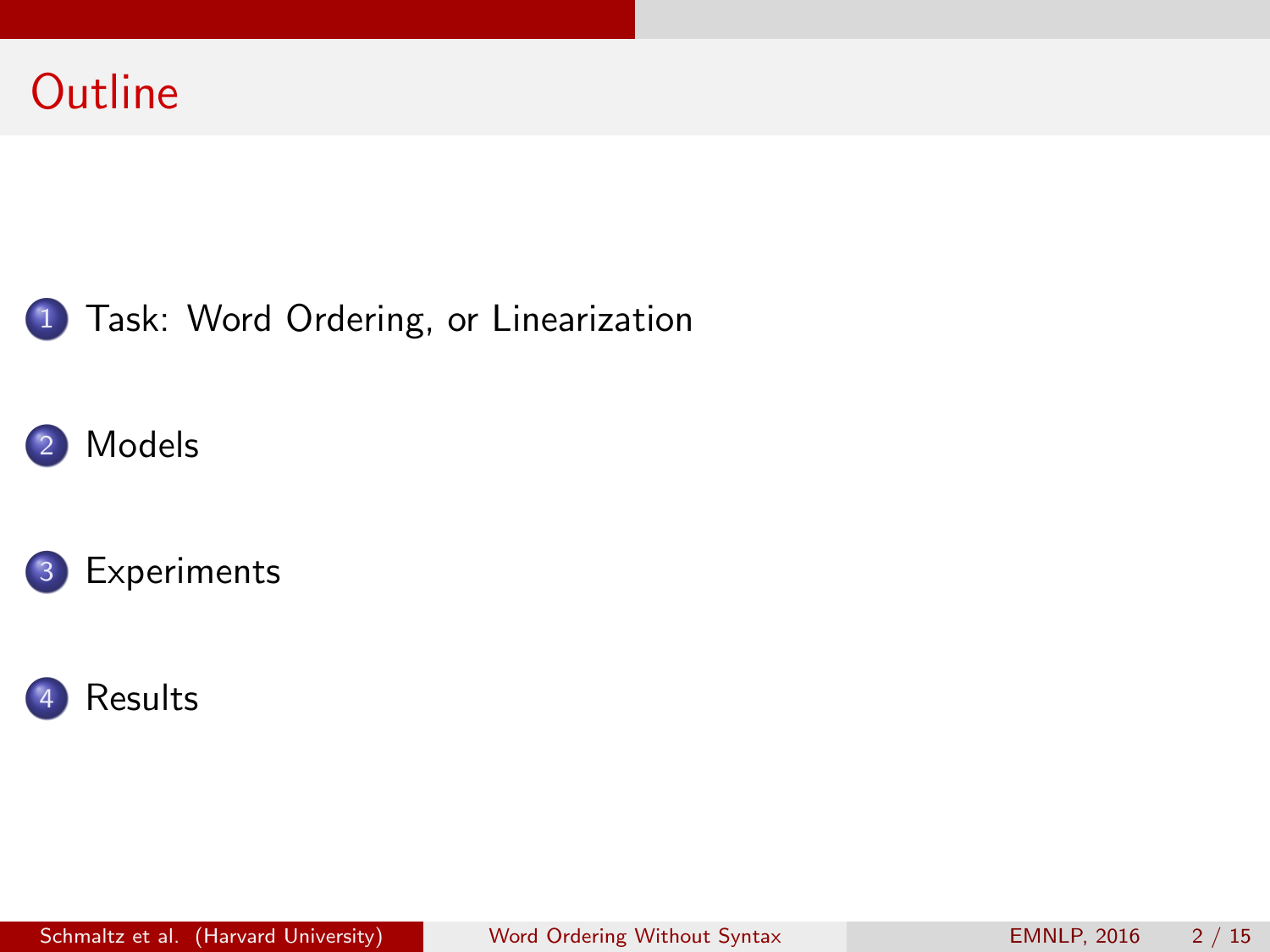### <span id="page-2-0"></span>Word Ordering

Task: Recover the original order of a shuffled sentence

#### Given a bag of words

 $\{$  the, ., Investors, move, welcomed  $\}$ 

# ⇓

Goal is to recover the original sentence

Investors welcomed the move .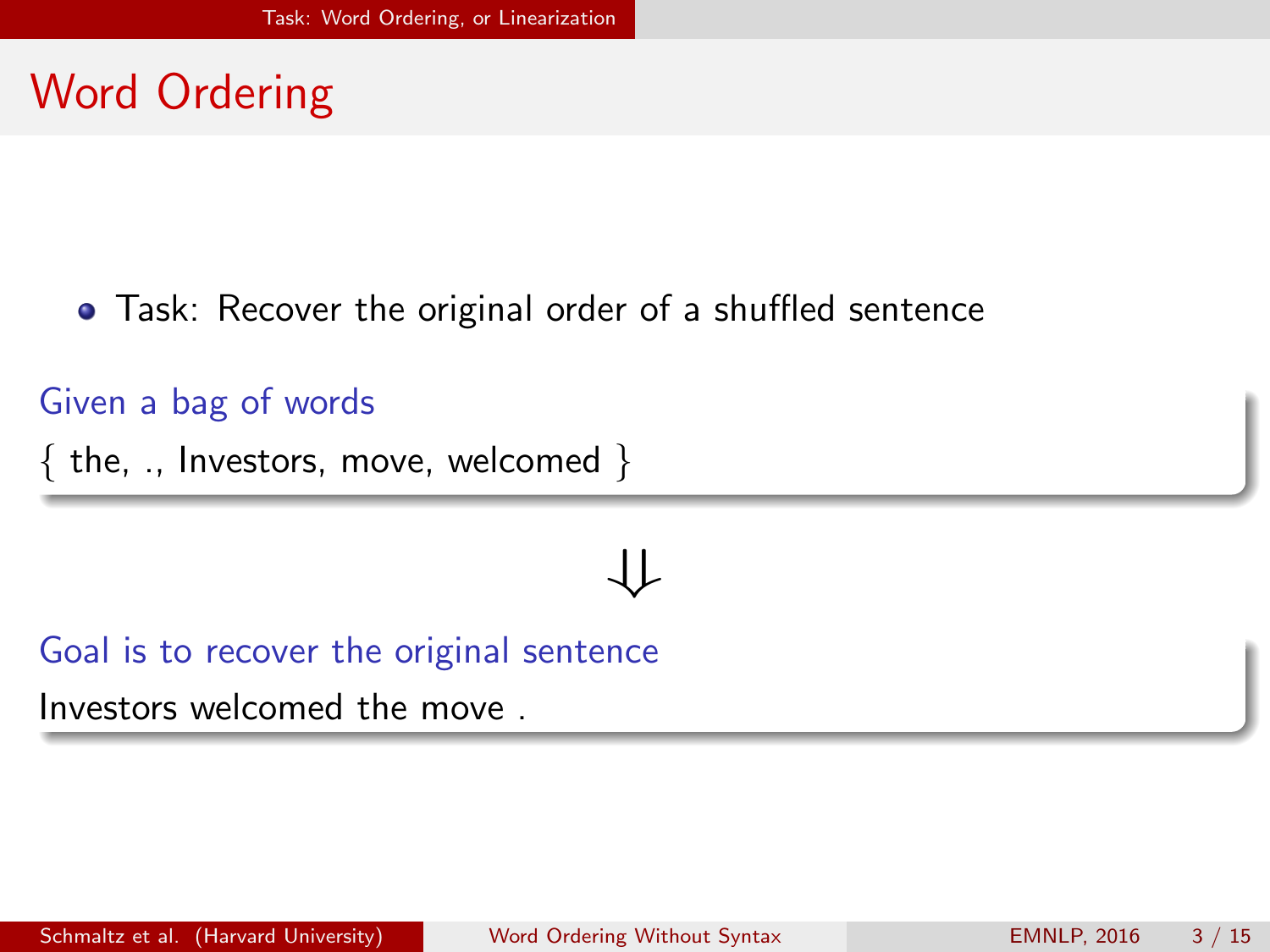### <span id="page-3-0"></span>Word Ordering

Task: Recover the original order of a shuffled sentence

Variant: Shuffle, retaining base noun phrases (BNPs) { the move, ., Investors, welcomed }

# ⇃⇂

Goal is to recover the original sentence

Investors welcomed the move .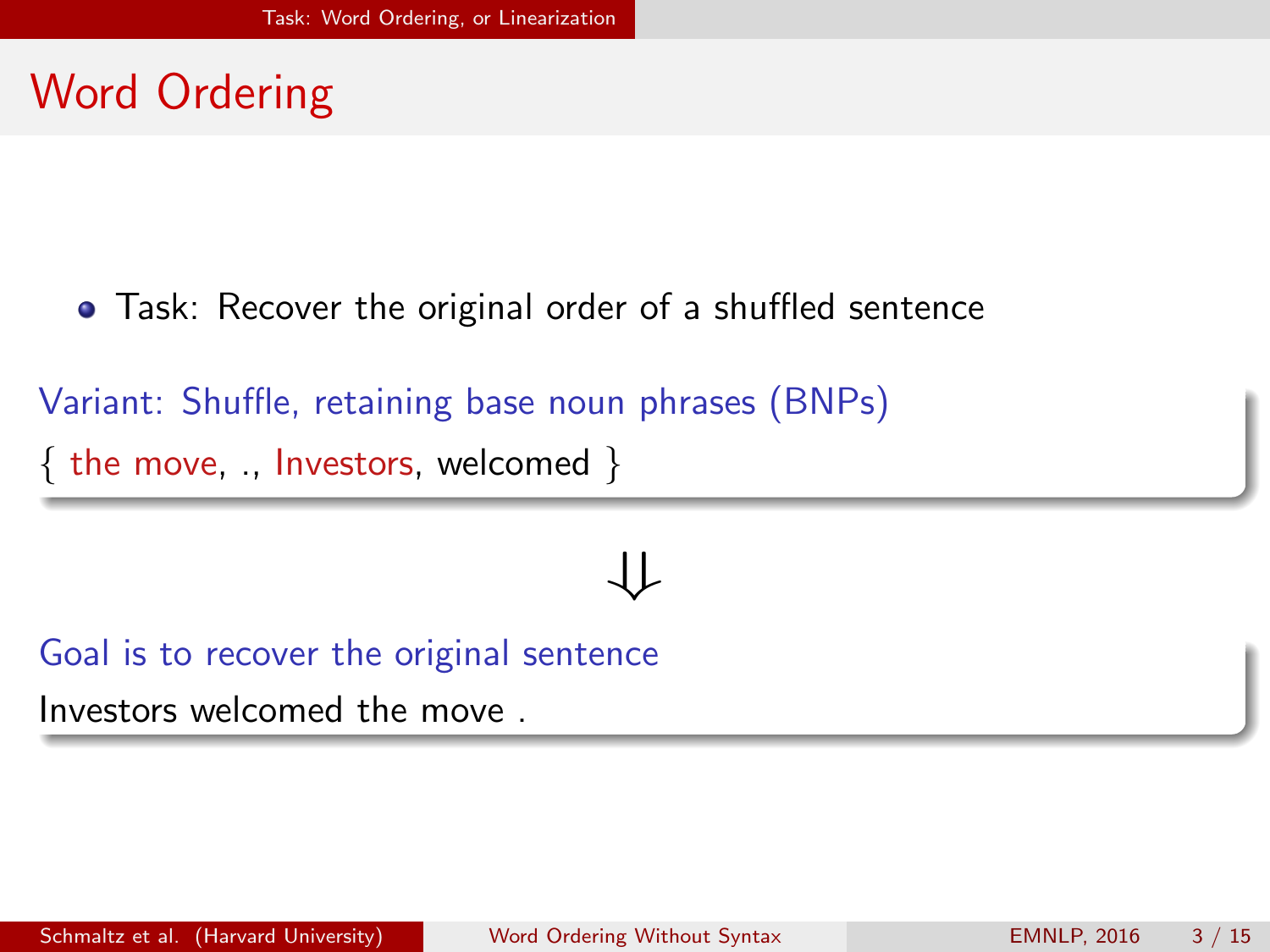# <span id="page-4-0"></span>Word Ordering

Early work

Jeffrey Elman ("Finding Structure in Time." Cognitive Science, 1990): The order of words in sentences reflects a number of constraints. . . Syntactic structure, selective restrictions, subcategorization, and discourse considerations are among the many factors which join together to fix the order in which words occur...  $[T]$ here is an abstract structure which underlies the surface strings and it is this structure which provides a more insightful basis for understanding the constraints on word order. . . . It is, therefore, an interesting question to ask whether a network can learn any aspects of that underlying abstract structure.

The word ordering task also appears in Brown et al. (1990) and Brew (1992).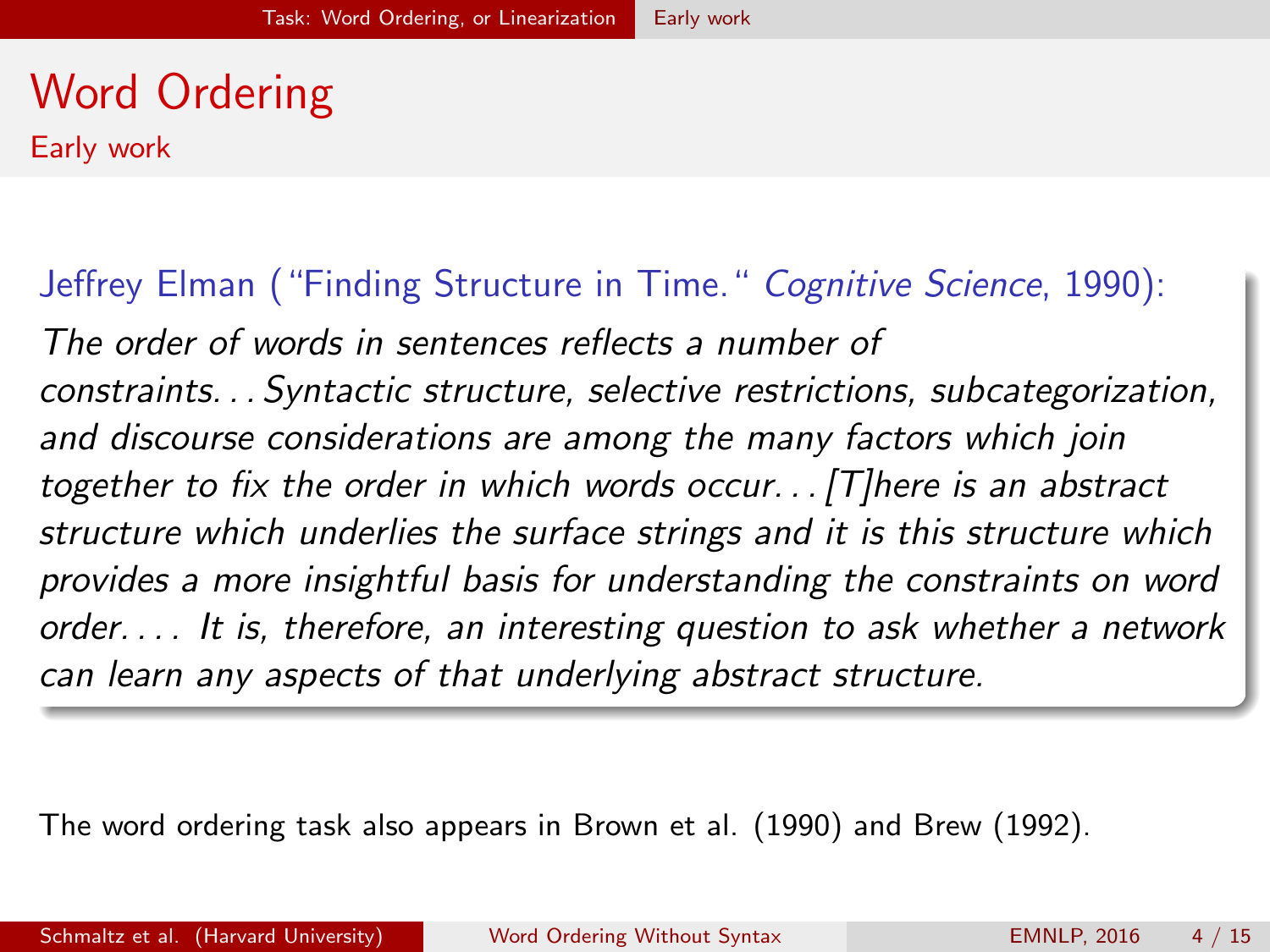<span id="page-5-0"></span>Word Ordering, Recent Work (Zhang and Clark, 2011; Liu et al., 2015; Liu and Zhang, 2015; Zhang and Clark, 2015)

### • Liu et al.  $(2015)$  (known as  $\rm ZGEN$ )

- State of art on PTB
- Uses a transition-based parser with beam search to construct a sentence and a parse tree



### Liu and Zhang (2015)

- lem, which has a theoretical upper bound on the Claims syntactic models yield improvements over pure surface n-gram models
	- end a<br>Particularly on longer sentences y on longer sentences
	- Even when syntactic trees used in training are of low quality  $10^{10}$  Rightarc  $\sim$  $ty$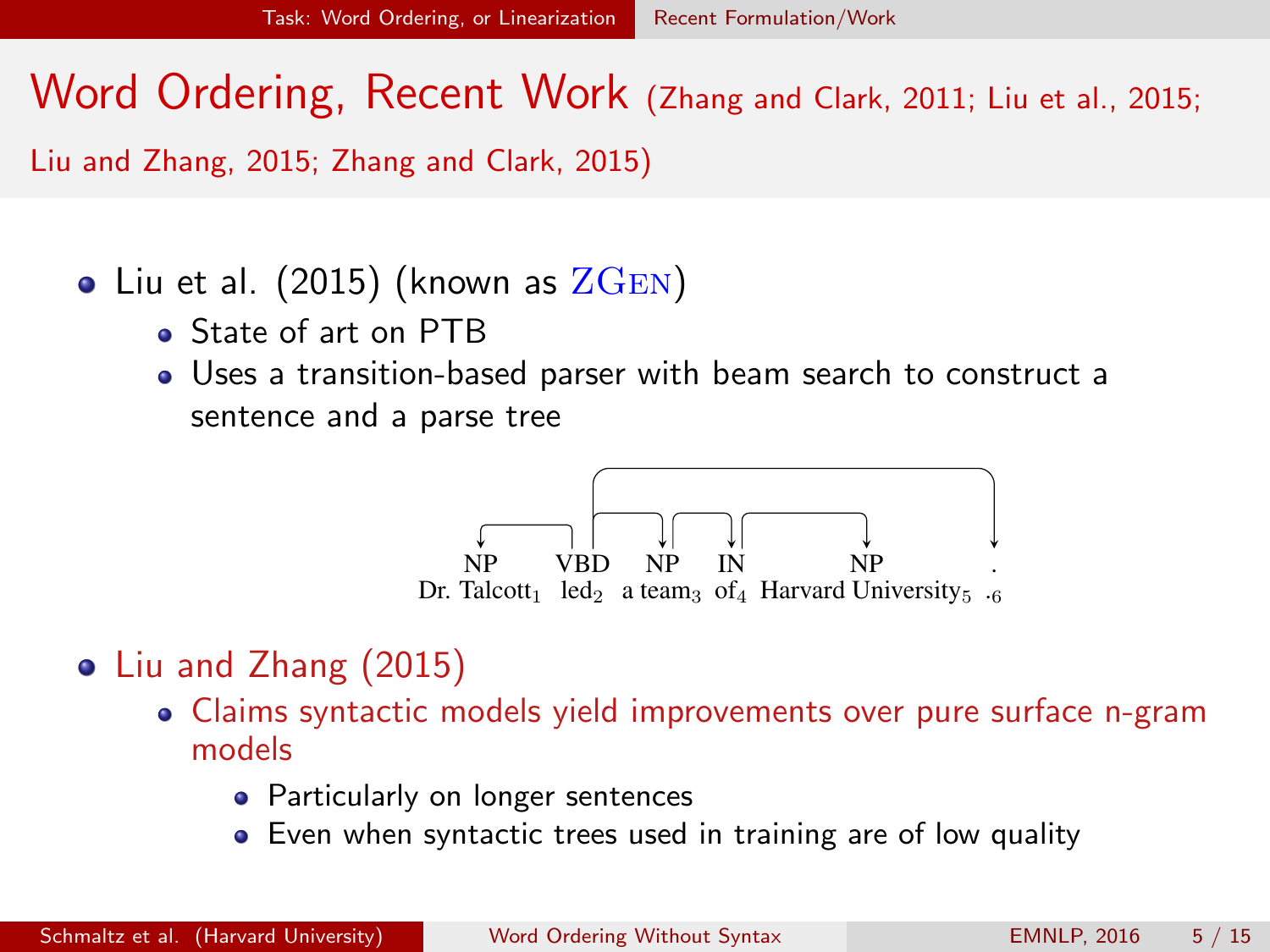# <span id="page-6-0"></span>Revisiting comparison between syntactic & surface-level models

#### Simple takeaway:

- **Prior work: Jointly recovering explicit syntactic structure is** important, or even required, for effectively recovering word order
- We find: Surface-level language models with a simple heuristic give much stronger results on this task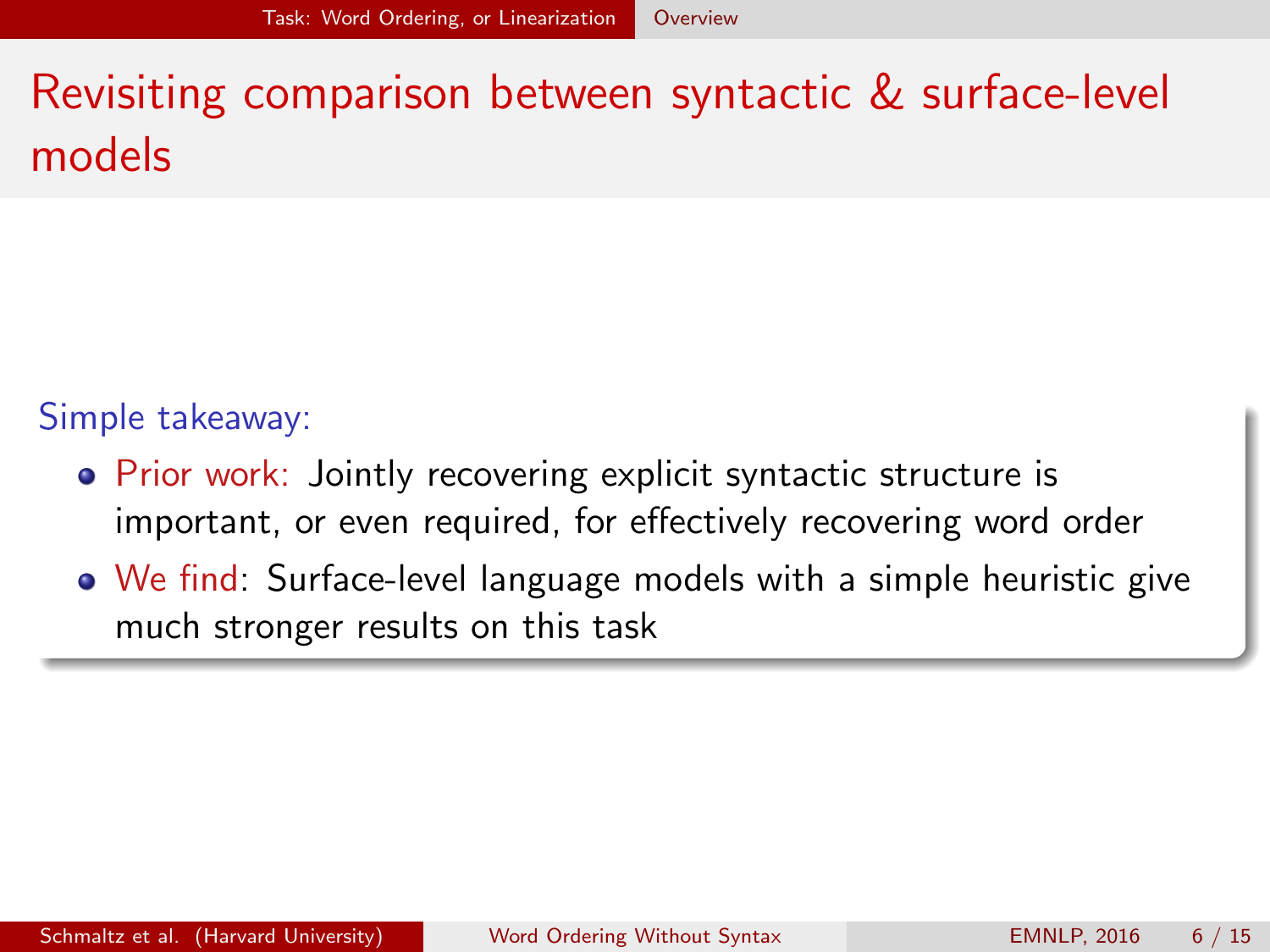### <span id="page-7-0"></span>Models - Inference

• Scoring function:

$$
f(x,y) = \sum_{n=1}^{N} \log p(x_{y(n)} | x_{y(1)}, \dots, x_{y(n-1)})
$$

$$
y^* = \arg\max_{y \in \mathcal{Y}} f(x,y)
$$

- **•** Beam search: Maintain multiple beams, as in stack decoding for phrase-based MT
- Include an estimate of future cost in order to improve search accuracy: Unigram cost of uncovered tokens in the bag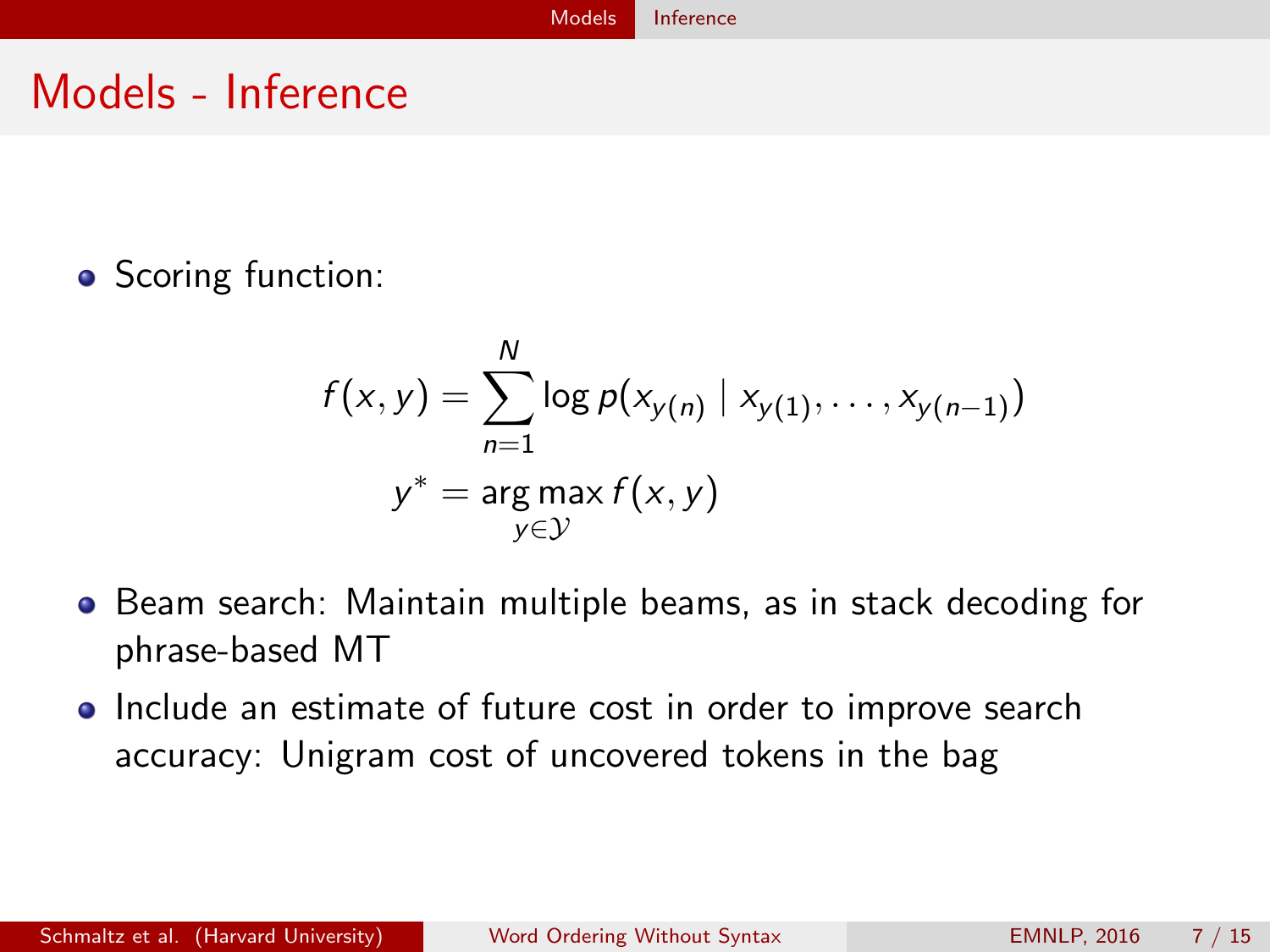# <span id="page-8-0"></span>Beam Search  $(K = 3)$ : Unigram Future Cost Example

### Shuffled bag

 $\{$  the, ., Investors, move, welcomed  $\}$ 



• Timestep 1:

• score( Investors ) = log p(Investors | START) + log p(the) + log p(.)  $+$  log  $p$ (move)  $+$  log  $p$ (welcomed)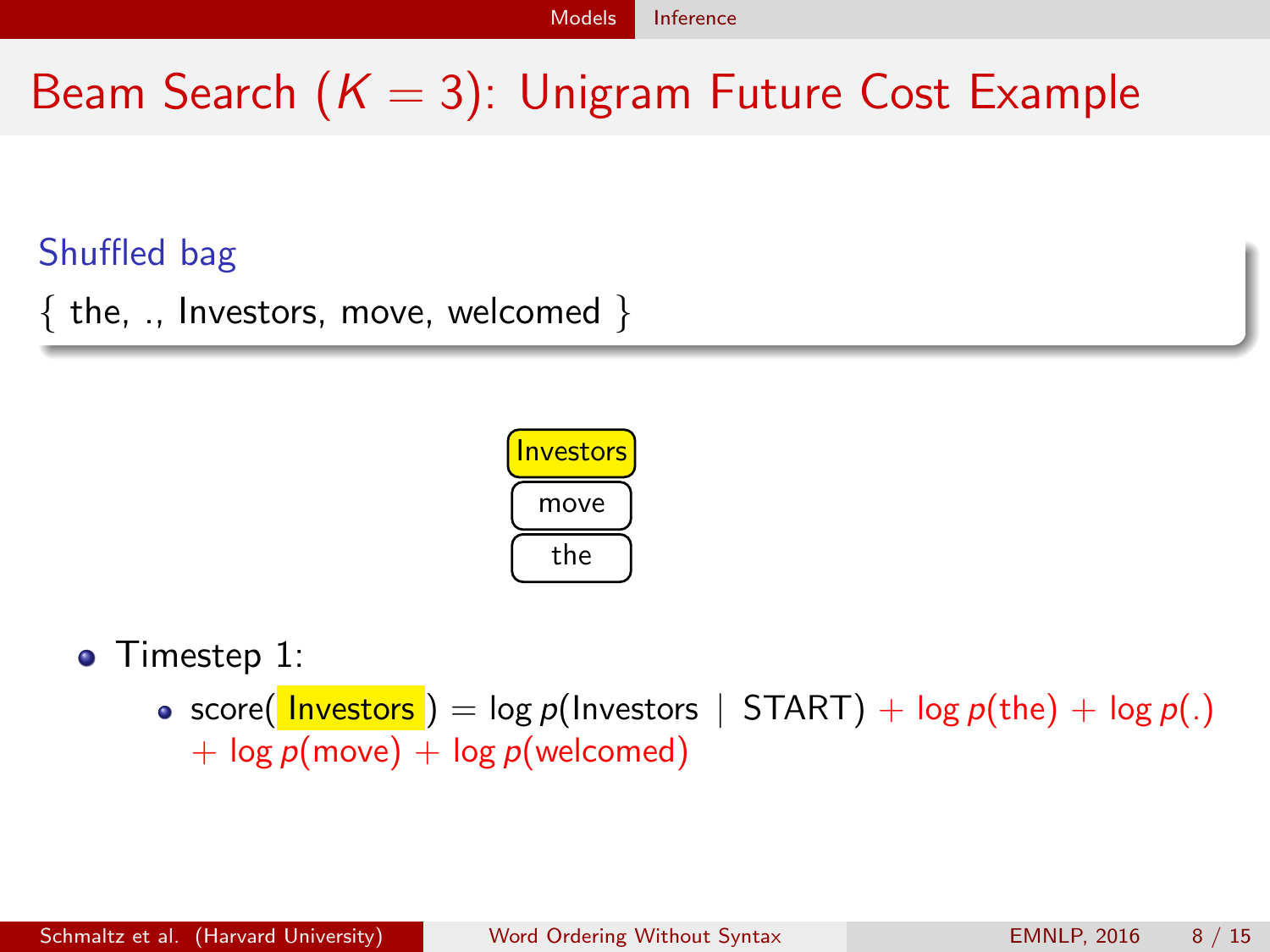# <span id="page-9-0"></span>Beam Search  $(K = 3)$ : Unigram Future Cost Example

### Shuffled bag

 $\{$  the, ., Investors, move, welcomed  $\}$ 



#### $\bullet$  Timestep 2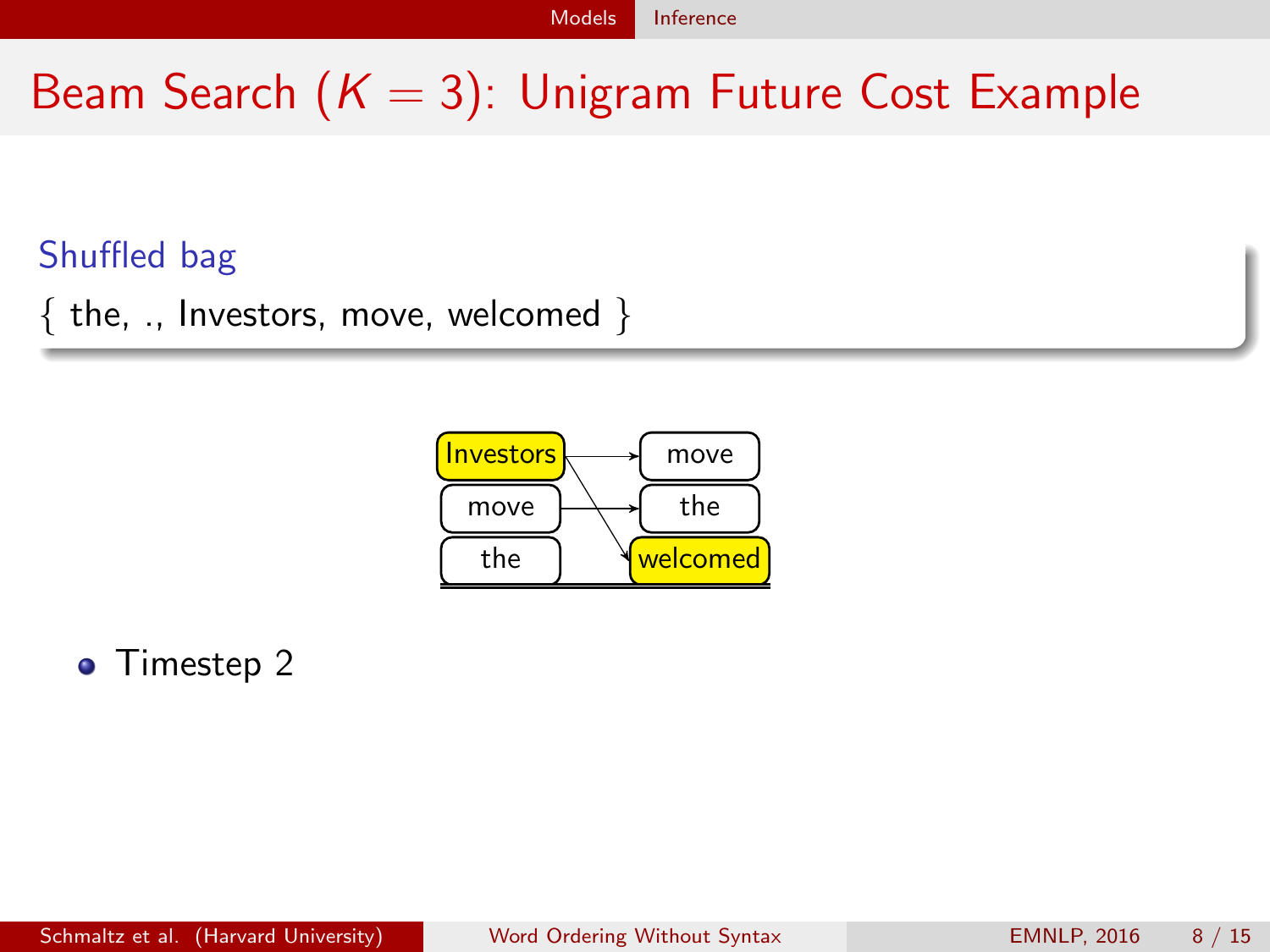# <span id="page-10-0"></span>Beam Search  $(K = 3)$ : Unigram Future Cost Example

### Shuffled bag

 $\{$  the, ., Investors, move, welcomed  $\}$ 



#### • Timestep 3:

• score( Investors welcomed the ) = log  $p(\text{Investors} \mid \text{START})$  + log  $p(\text{velocity})$  + log  $p(\text{the} \mid \text{START}$ . Investors.  $log p$ (welcomed | START, Investors) +  $log p$ (the | welcomed) +  $log p(.)$  +  $log p(move)$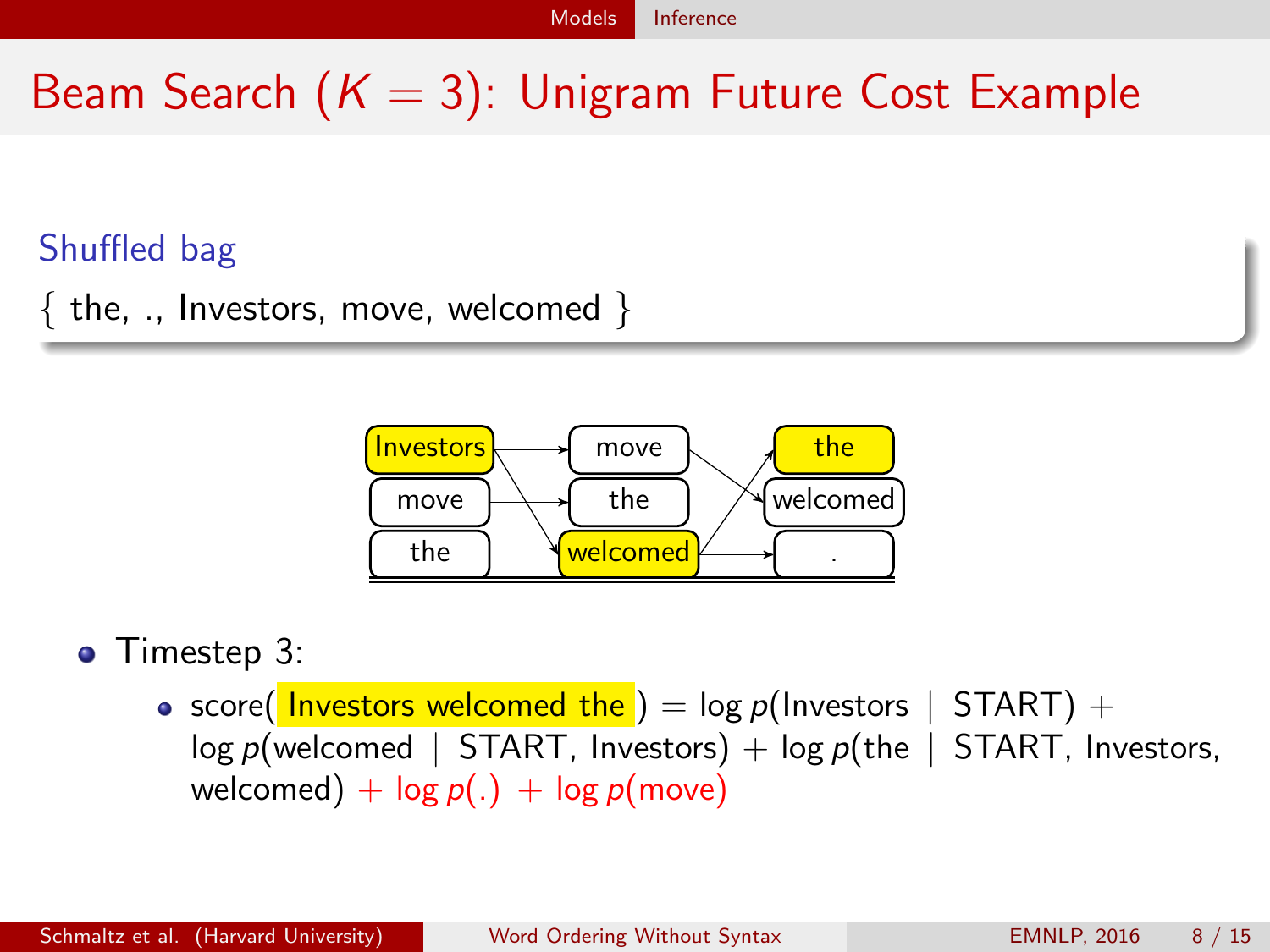### <span id="page-11-0"></span>**Experiments**

- Data, matches past work:
	- PTB, standard splits, Liu et al. (2015)
	- PTB  $+$  Gigaword sample (GW), Liu and Zhang (2015)
	- WORDS and WORDS+BNPs tasks
- Baseline: Syntactic  $ZGEN$  model (Liu et al., 2015)
	- With/without POS tags
- **Our LM models: NGRAM and LSTM** 
	- With/without unigram future costs
	- Varying beam size (64, 512)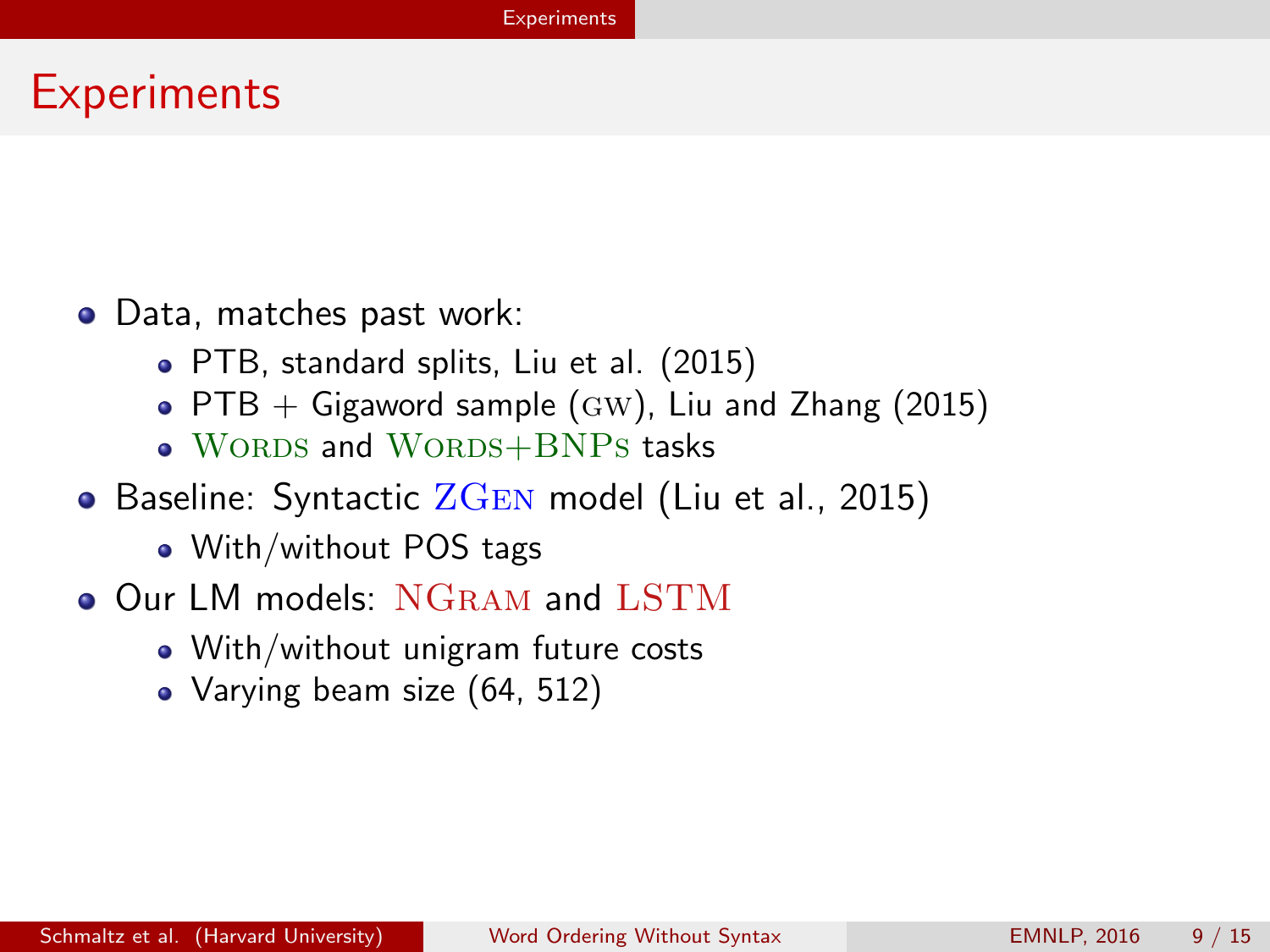# <span id="page-12-0"></span>Test Set Performance (BLEU), WORDS task

| Model                                                                           | <b>BLEU</b>                                                                     |
|---------------------------------------------------------------------------------|---------------------------------------------------------------------------------|
| $ZGEN-64$                                                                       | 30.9 <sub>1</sub>                                                               |
| NGRAM-64 (NO FUTURE COST)<br>NGRAM-64<br>$NGRAM-512$<br>$LSTM-64$<br>$LSTM-512$ | $32.0$ $\longrightarrow$<br>$37.0$ $\longrightarrow$<br>$38.6$ $\equiv$<br>427. |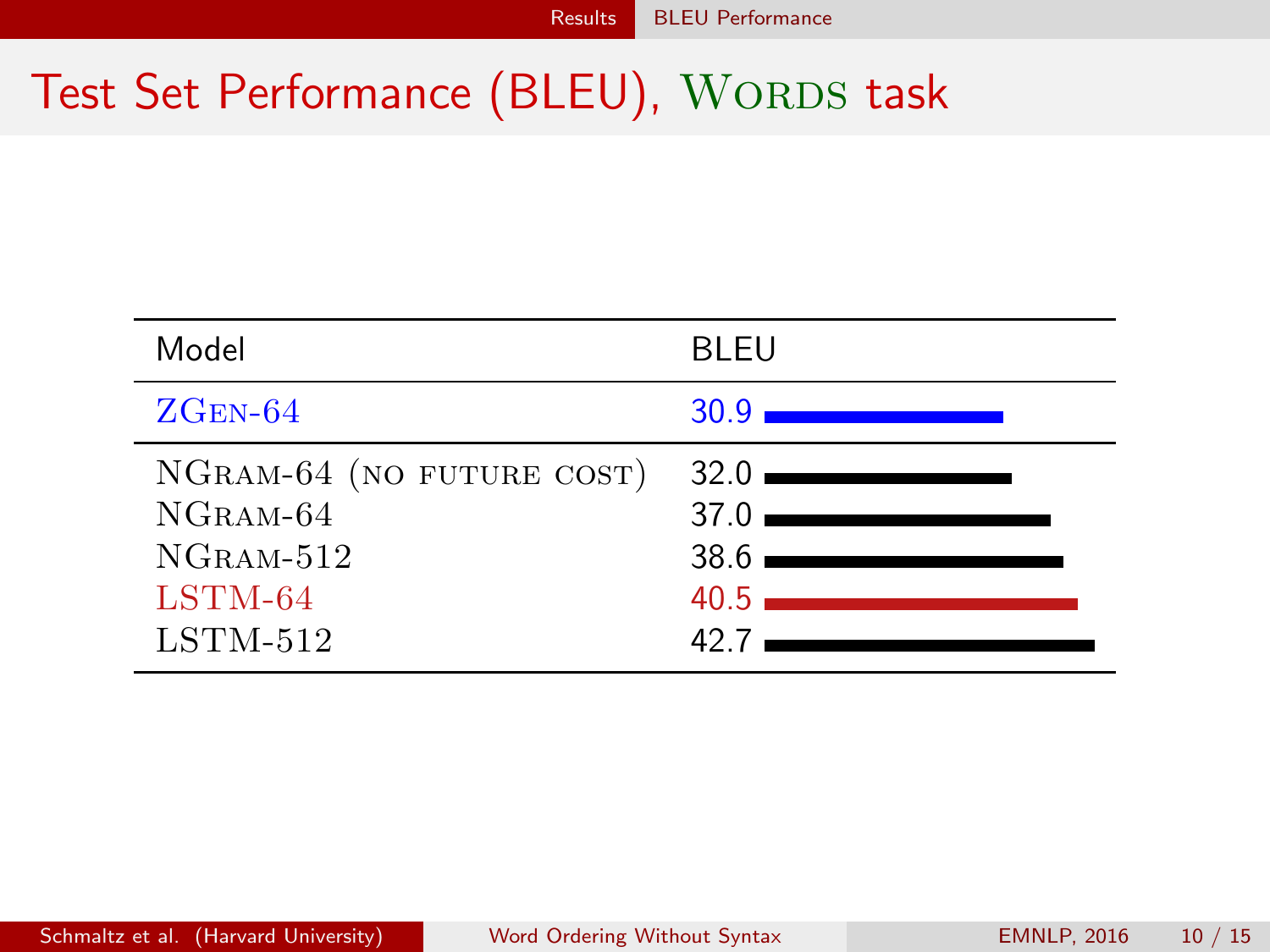# <span id="page-13-0"></span>Test Set Performance (BLEU), WORDS+BNPs task

| Model                     | <b>BLEU</b>                                                                                                                                                                                                                 |
|---------------------------|-----------------------------------------------------------------------------------------------------------------------------------------------------------------------------------------------------------------------------|
| $ZGEN-64$                 | 49.4                                                                                                                                                                                                                        |
| $ZGEN-64+POS$             | 50.8                                                                                                                                                                                                                        |
| NGRAM-64 (NO FUTURE COST) | $51.3$ $\equiv$                                                                                                                                                                                                             |
| $NGRAM-64$                | 54.3                                                                                                                                                                                                                        |
| $NGRAM-512$               | $55.6$ $\longrightarrow$                                                                                                                                                                                                    |
| $LSTM-64$                 | $60.9$ and $60.9$ and $60.9$ and $60.9$ and $60.9$ and $60.9$ and $60.9$ and $60.9$ and $60.9$ and $60.9$ and $60.9$ and $60.9$ and $60.9$ and $60.9$ and $60.9$ and $60.9$ and $60.9$ and $60.9$ and $60.9$ and $60.9$ and |
| $LSTM-512$                | $63.2$ $\longrightarrow$                                                                                                                                                                                                    |
| $ZGEN-64+LM+GW+POS$       | 52.4                                                                                                                                                                                                                        |
| $LSTM-64+GW$              | 63.1                                                                                                                                                                                                                        |
| $LSTM-512+GW$             | 65.8                                                                                                                                                                                                                        |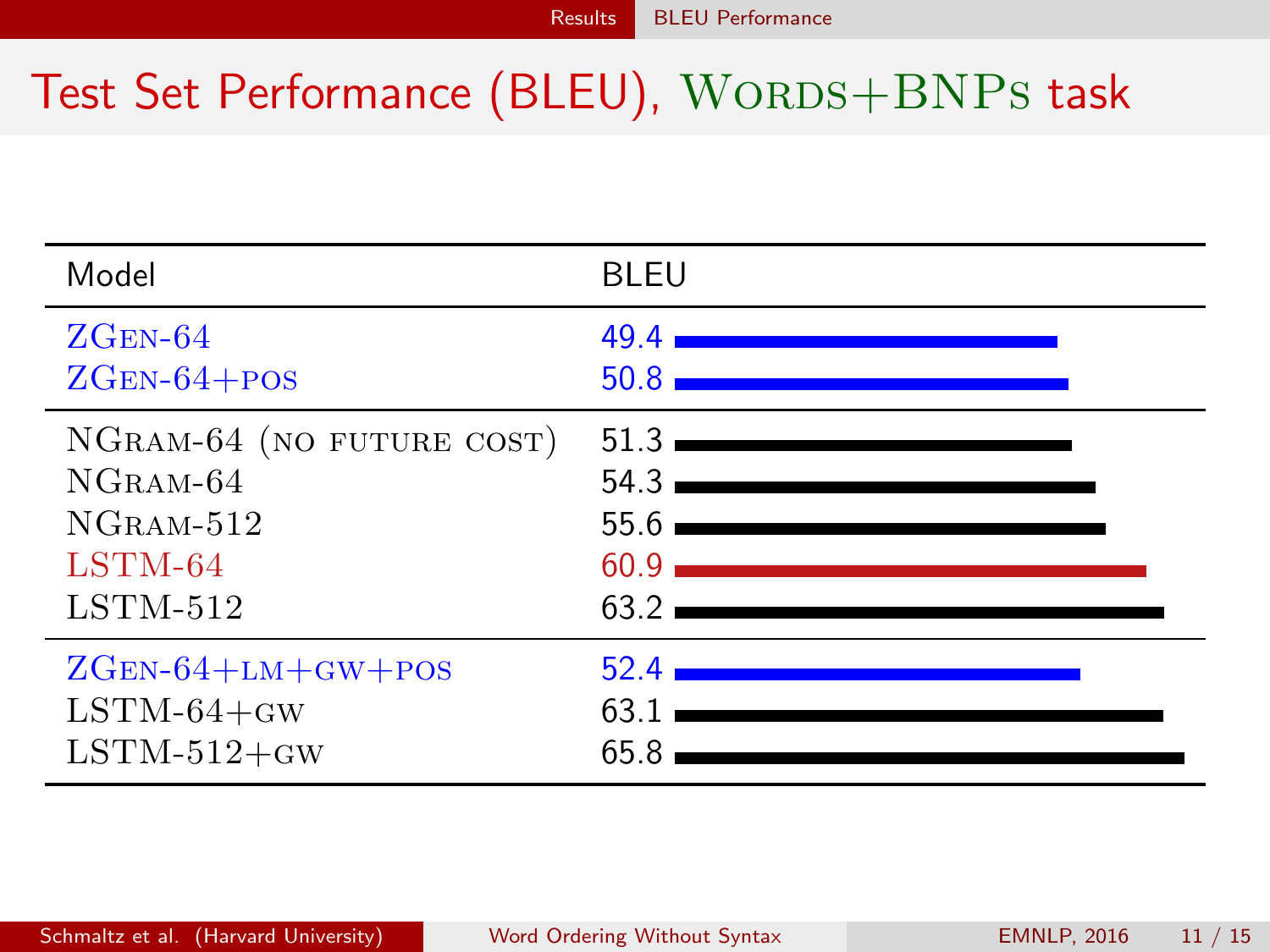## <span id="page-14-0"></span>Performance by sentence length



Figure: Performance on PTB validation by length  $(WORDS+BNPs$  models)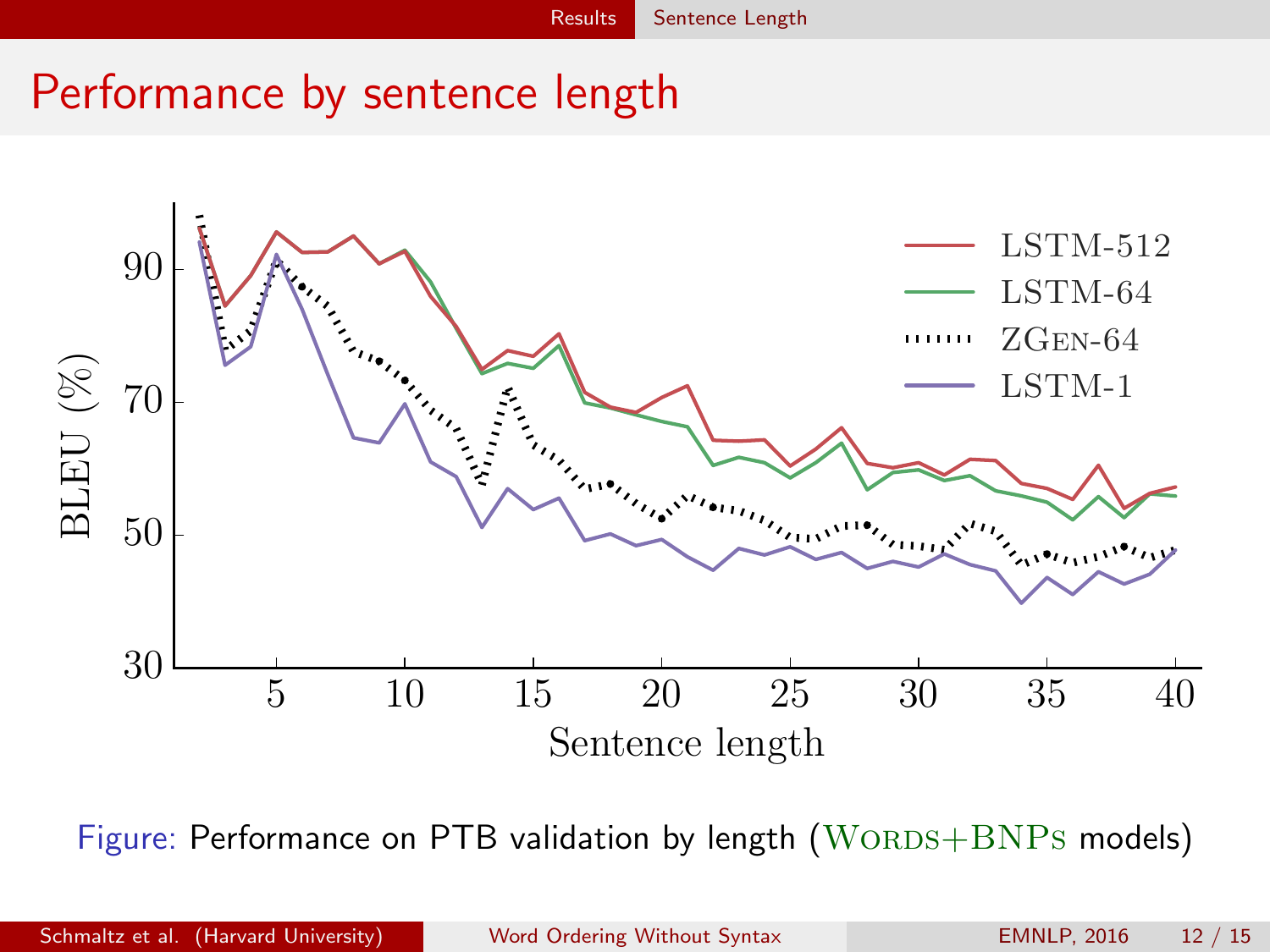### <span id="page-15-0"></span>Additional Comparisons

 $\overline{a}$ 

| <b>BNP</b> | g | <b>GW</b> | 1            | 10   | 64   | 128  | 256  | 512  |  |
|------------|---|-----------|--------------|------|------|------|------|------|--|
|            |   |           | LSTM         |      |      |      |      |      |  |
|            |   |           | 41.7         | 53.6 | 58.0 | 59.1 | 60.0 | 60.6 |  |
|            |   |           | 47.6         | 59.4 | 62.2 | 62.9 | 63.6 | 64.3 |  |
|            |   |           | 48.4         | 60.1 | 64.2 | 64.9 | 65.6 | 66.2 |  |
|            |   |           | 15.4         | 26.8 | 33.8 | 35.3 | 36.5 | 38.0 |  |
|            |   |           | 25.0         | 36.8 | 40.7 | 41.7 | 42.0 | 42.5 |  |
|            |   |           | 23.8         | 35.5 | 40.7 | 41.7 | 42.9 | 43.7 |  |
|            |   |           | <b>NGRAM</b> |      |      |      |      |      |  |
|            |   |           | 40.6         | 49.7 | 52.6 | 53.2 | 54.0 | 54.7 |  |
|            |   |           | 45.7         | 53.6 | 55.6 | 56.2 | 56.6 | 56.6 |  |
|            |   |           | 14.6         | 27.1 | 32.6 | 33.8 | 35.1 | 35.8 |  |
|            |   |           | 27.1         | 34.6 | 37.5 | 38.1 | 38.4 | 38.7 |  |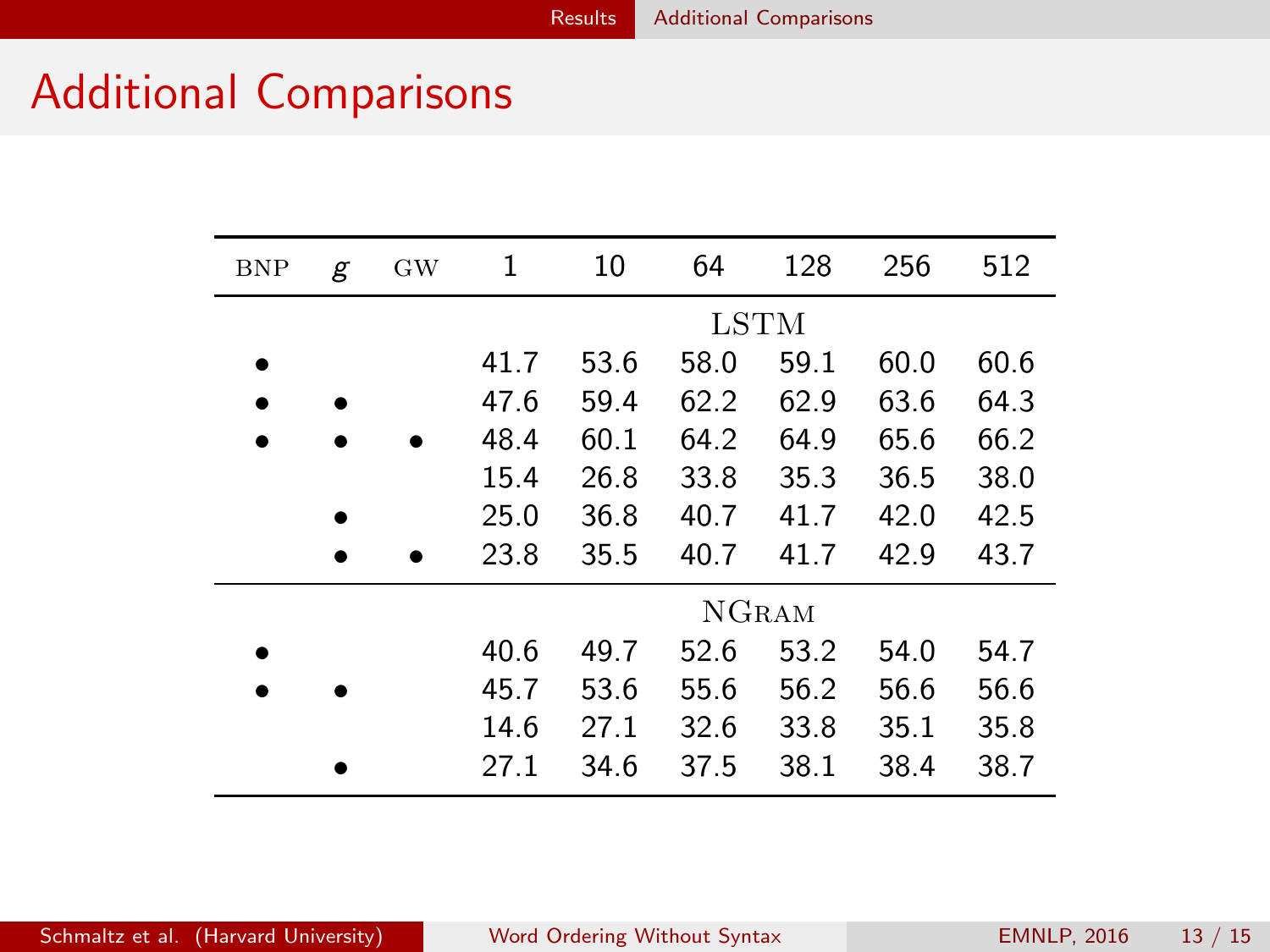### <span id="page-16-0"></span>Conclusion

- Strong surface-level language models recover word order more accurately than the models trained with explicit syntactic annotations
- LSTM LMs with a simple future cost heuristic are particularly effective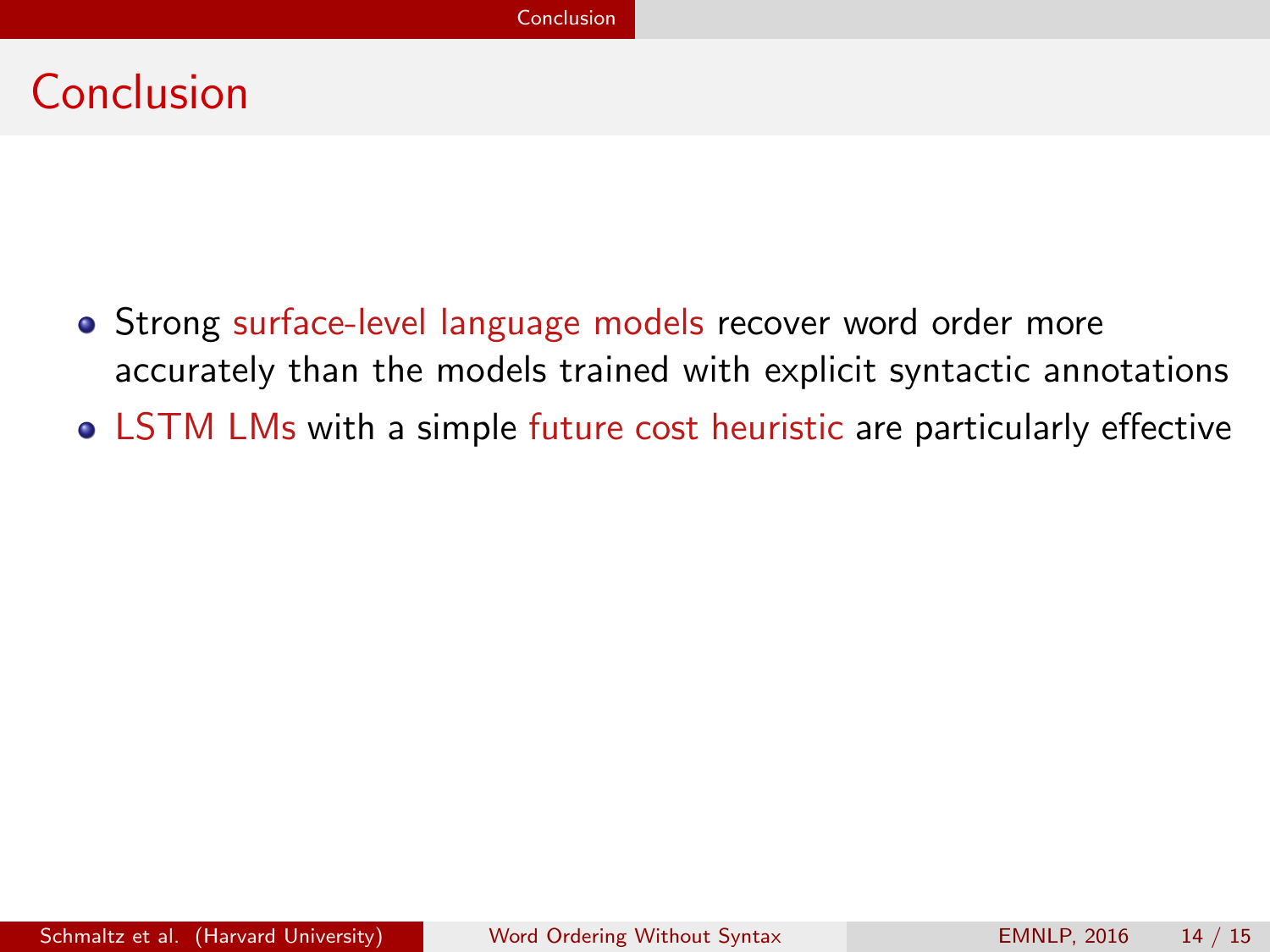### <span id="page-17-0"></span>Conclusion

- Strong surface-level language models recover word order more accurately than the models trained with explicit syntactic annotations
- LSTM LMs with a simple future cost heuristic are particularly effective
- **•** Implications
	- Begin to question the utility of costly syntactic annotations in generation models (e.g., grammar correction)
	- Part of larger discussion as to whether LSTMs, themselves, are capturing syntactic phenomena